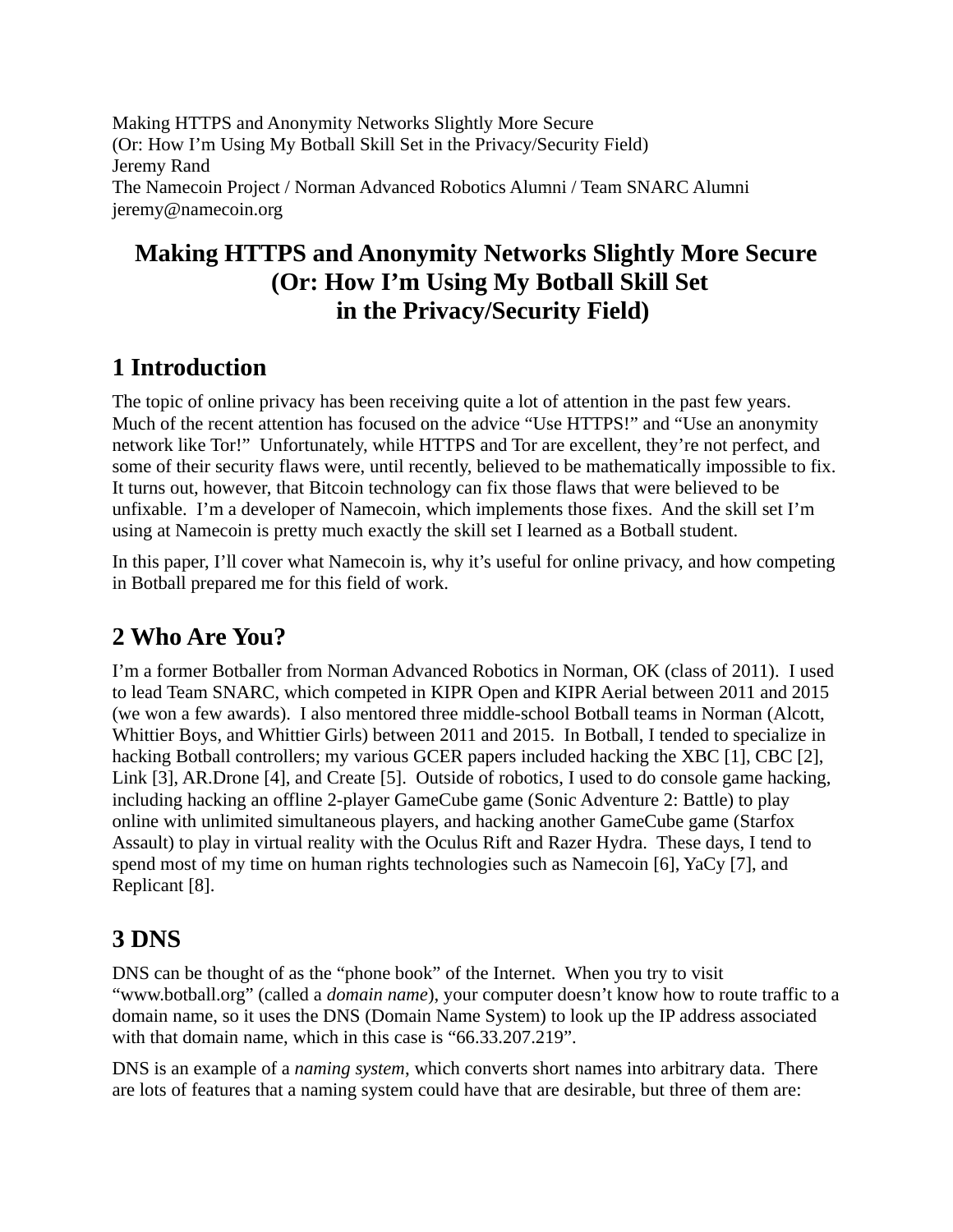- 1. Global. Looking up a particular name will result in the same data, regardless of where you are when you do the lookup.
- 2. Human-meaningful. The names are something that a human can understand, choose, and remember.
- 3. Decentralized. The naming system does not rely on a centralized, trusted authority in order to get the correct data for a name.

Zooko Wilcox formalized these three criteria as Zooko's Triangle [9], and he conjectured "choose two"; i.e. that he believed it was impossible to achieve all three criteria simultaneously. DNS is global and human-meaningful, but not decentralized. Other naming systems exist that choose a different set of two out of three.

### **4 TLS**

You've probably heard that HTTPS is better than HTTP, and that the S stands for "secure". What HTTPS is doing under the hood to make your connection secure, is that it combines HTTP with a protocol called TLS [10]. TLS is designed to use encryption to prevent anyone but the intended recipient from reading the HTTP traffic. TLS uses *asymmetric encryption*; this means that there are two numbers (called *keys*) that a website has: a *public key* (which everyone knows) and a *secret key* (which only the website's server knows). Asymmetric encryption has two important properties. First, if you know the secret key, you can easily calculate the public key, but not vice versa. And second, if you possess the public key for an HTTPS website, you can encrypt data in such a way that only the holder of the secret key can decrypt it.

Unfortunately, there's a problem here: you probably don't know what the correct public key is for the websites you visit. So what stops an attacker from giving you the *wrong* public key for a website, and thus tricking you into encrypting the data so that *the attacker* is the one who can decrypt it? In fact, what stops an attacker from doing this, and then *re-encrypting* that data using the website's correct public key, and passing it on to the website so that both you and the website don't see anything obviously wrong? This is called a *Man-in-the-Middle attack*, abbreviated *MITM*.

The important thing here is that in order to prevent MITM attacks, you need some way of figuring out what the correct public key is for every HTTPS website that you visit. How can we do that?

# **5 Certificate Authorities**

The way that the Internet community decided to prevent MITM attacks, is by using the equivalent of ID cards for proving authenticity of website public keys. Corporations called Certificate Authorities (CA's) issue *certificates* to websites. The certificates cryptographically prove that a particular CA believes that a specific public key is valid for a particular domain name. When you visit an HTTPS website, the website's server shows your web browser its certificate, and your web browser verifies a few things:

1. The certificate is issued to the same domain name as the one your browser is trying to connect to.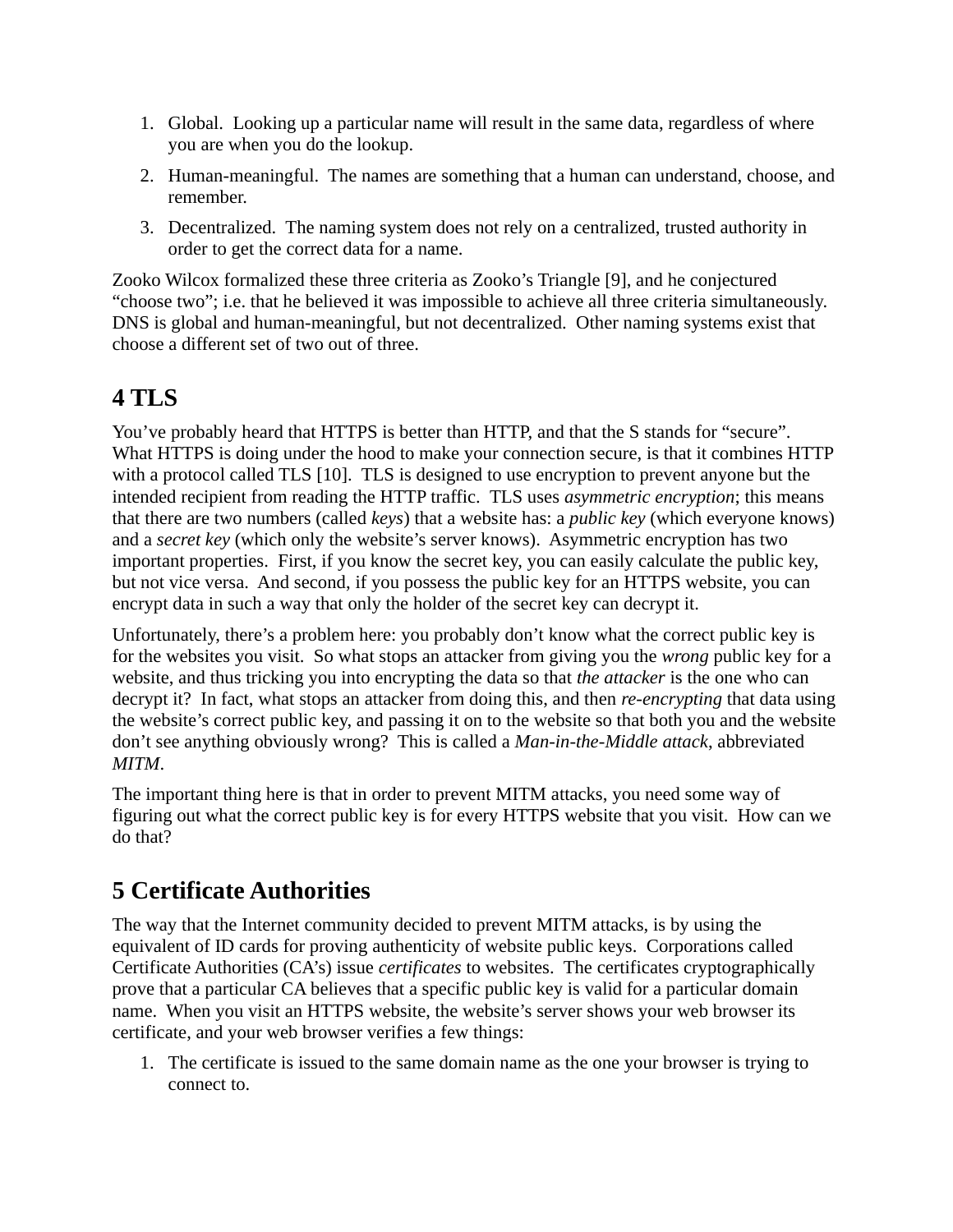- 2. The web server possesses the secret key that corresponds to the public key listed in the certificate.
- 3. The certificate is issued by one of the CA's that your browser trusts.

If any of these criteria fail to verify, your web browser concludes that a MITM attack might be happening, and it cancels the connection instead of sending any data.

There are over 1000 CA's that your browser trusts [11]. You might see a problem here.

# **6 Are the CA's Trustworthy?**

If any of the thousands of CA's that your browser trusts is malicious, extorted, or just tricked, they could issue a fraudulent certificate. This would allow a MITM attack to go undetected. This actually happens in the real world from time to time.

The most well-known case is from 2011: an attacker (who may have been an Iranian intelligence agency) compromised the CA DigiNotar [12], and issued themselves fake certificates allowing them to impersonate hundreds of targets. These targets included the CIA, MI6, Facebook, Microsoft, Skype, Twitter, WordPress, and Mozilla [13]. These fraudulent certificates were later found deployed on an Iranian server [12], presumably being used to wiretap Iranian Internet users.

And no one even noticed that this had happened for over a month [12].

There have been notable screw-ups by CA's that didn't require getting their systems cracked. In 2016, the CA WoSign issued a certificate for github.com to someone who only proved that they had a user account on GitHub [14]. Also in 2016, the CA Comodo issued a certificate to the wrong person because the CA used OCR image-scanning software to read a picture of the website owner's email address, and the OCR algorithm misread the email address [15].

Some CA's may also be intentionally malicious. The U.S. company Blue Coat set up their own CA in 2016; Blue Coat is well-known for creating mass surveillance systems which were covertly sold to the Syrian government. (We only know that Blue Coat's devices were deployed in Syria because the hacker group Telecomix leaked the log files from those devices in 2011 [17].) And after the Heartbleed emergency required many certificates to be quickly revoked and replaced, the CA StartCom held all their users hostage, demanding that exorbitant fees be paid in order to disable certificates whose private keys had been leaked [18].

Unfortunately, even in cases where we have strong reason to suspect individual CA's of wrongdoing, many CA's have attained "Too Big To Fail" status. In the same way that U.S. banks held the world economy hostage in 2008 in order to receive government bailouts, many CA's are able to assert that if they are shut down, all the websites to whom they issued a certificate will stop working, which would be harmful to the economy. (This problem is so pervasive that it became the subject of a satirical Mozilla bug report asking Mozilla to add the CA for "Honest Achmed's Used Cars and Certificates", whose unique selling point was being honest about intending to become Too Big To Fail [19].)

This leads to a question: is there a way to verify certificates' trustworthiness without requiring CA's at all?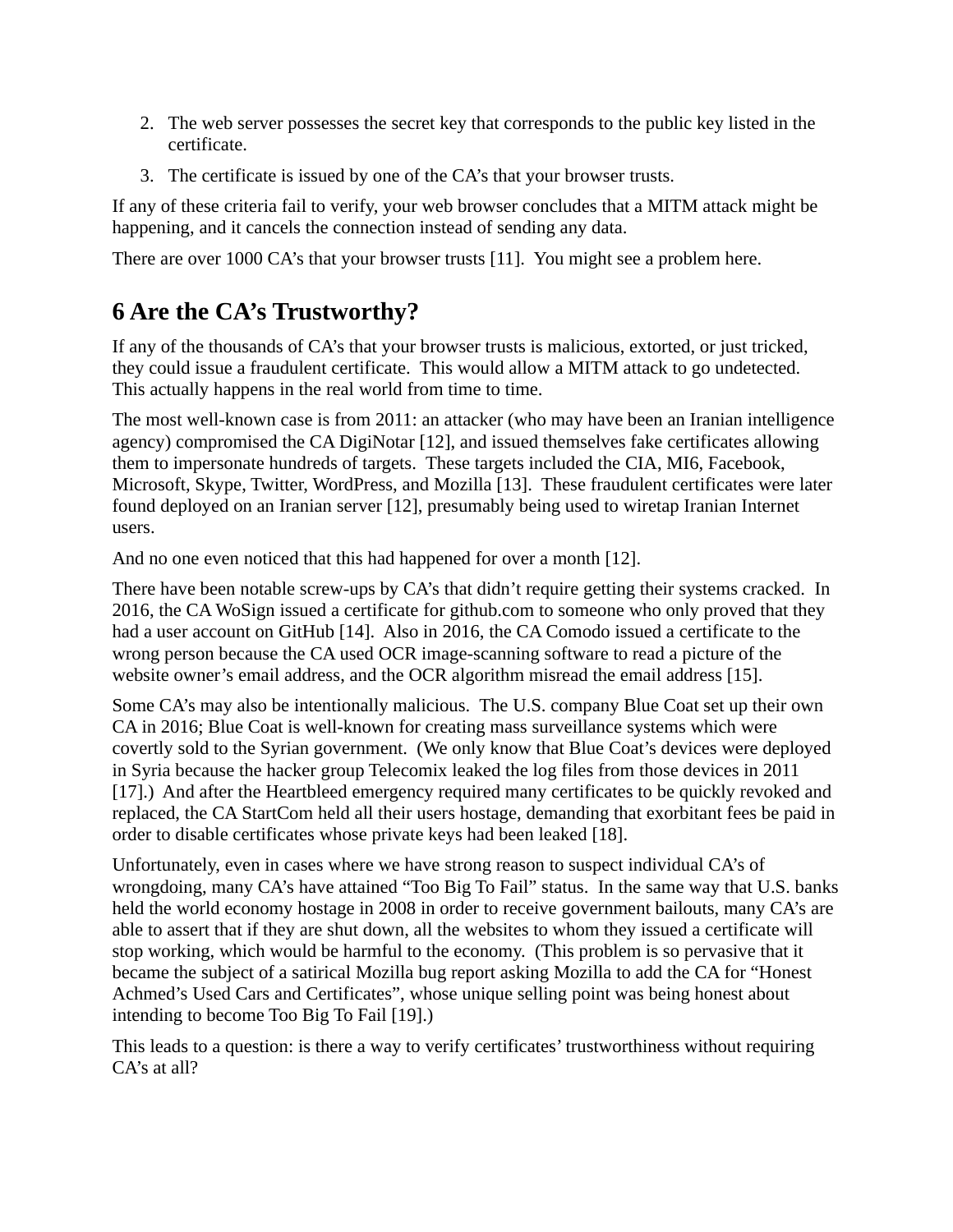### **7 What about using DNS as a CA substitute?**

In theory, you could make the DNS provide TLS public keys as well as IP addresses when you do a lookup. In fact, there's a standard for this called *DANE*. Unfortunately, while this is probably an improvement over the CA system, the primary effect is that it re-shuffles the set of trusted third parties rather than eliminating them. In particular, the DNS's centralized architecture means that the company from whom you registered your domain name, as well as the owner of the top-level domain (e.g. .com or .org) that you're using, as well as the root key (held by ICANN, the Internet Corporation for Assigned Names and Numbers), can all act as CA's under such a system.

Is this bad? Consider the popular URL shortener bit.ly [21]. .ly is the Libyan top-level domain. If the DNS were used for TLS trust today, then what happens to bit.ly, all the people who have created bit.ly shortened URL's, and all the people who click on such URL's, when, as seems plausible to occur soon, the terrorist group IS finishes taking over Libya and gets control of the TLS for all the .ly domain names? (Not that Ghaddafi's government was necessarily trustworthy either.)

Also consider that domain names don't usually change: bit.ly can't easily switch to a new toplevel domain because they're worried that Libya might soon be controlled by IS. Switching CA's is easy by comparison.

#### **8 Namecoin**

This begs a question: can we have a DNS-like naming system that has the DNS's advantages of global, human-meaningful names, but is also decentralized and doesn't require trusting third parties?

Appamatto [22] and Aaron Swartz [23] observed that solving Zooko's Triangle seems to be very similar in nature to the problem that Bitcoin solves: the ability to come to a decentralized, global consensus on an ordered sequence of events. (In Bitcoin, the events are financial transactions.) Like Zooko's Triangle, decentralized global consensus was once believed to be an impossible problem, but Bitcoin is a solution. Appamatto and Swartz suggested that you could implement a naming system that meets all three of Zooko's Triangle's requirements similarly to Bitcoin, by making the events consist of registration of domain names and updating their data, instead of simply being financial transactions.

Vincent Durham implemented this concept as Namecoin. Namecoin domain names use the ".bit" top-level domain. Namecoin is designed to be easily interoperable with the DNS, which means that systems like DANE can easily be adapted to work with Namecoin. This provides a system of verifying what the correct TLS public key is for a given website without using a CA or the DNS. The only requirements are that the website register a .bit domain name with the Namecoin software, and that the user viewing the website have the Namecoin software installed so that they can do the lookups.

Since Namecoin was created in 2011, we've been favorably mentioned in an ICANN report [24], been an invited speaker at an ICANN meeting [25], been favorably mentioned by Internet Archive founder Brewster Kahle [26], been endorsed by the whistleblower and privacy advocate organization WikiLeaks [27] (Julian Assange also mentioned us to Google CEO Eric Schmidt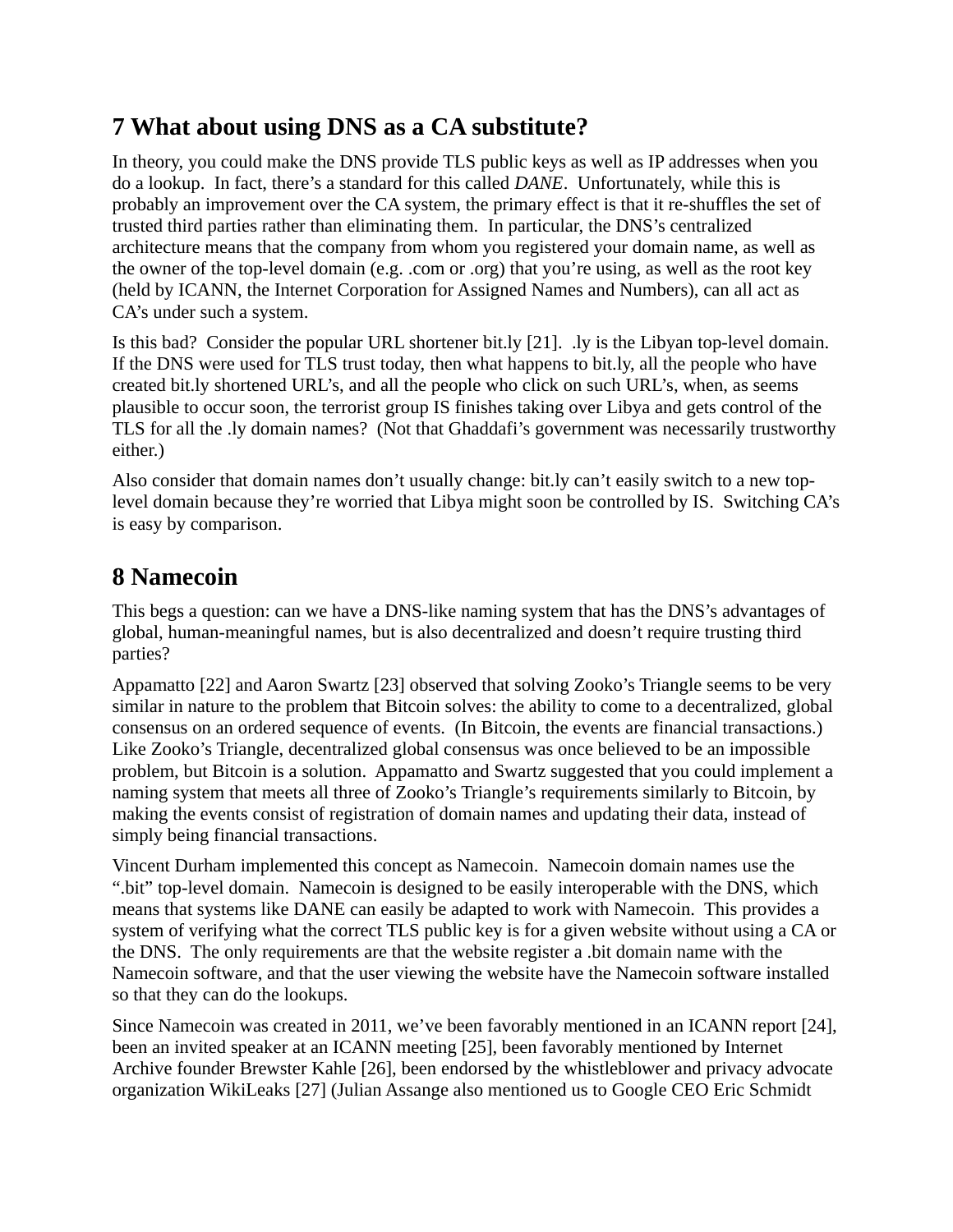[28]), been utilized by the NSA-leaking group TheShadowBrokers [29], and received funding from the NLnet Foundation's Internet Hardening Fund (which is funded by the Netherlands Ministry of Economic Affairs) [30]. (A rather diverse set of fans.)

# **9 Anonymity Network Naming**

TLS's encryption can protect the content of communication, but it doesn't hide *metadata*, i.e. who communicated with whom, and when. Unfortunately, metadata can't be ignored; often metadata is sufficient to land human-rights activists in prison even if the content of their communications was protected. Anonymity networks like Tor [31] solve this issue by bouncing communications between a sequence of relays, which obscures the origin and destination of communications.

Tor's anonymity is excellent, but a problem with Tor is that hosting a website behind Tor requires that users access the website using a ".onion" URL. .onion falls on the "global and decentralized, but not human-meaningful" end of Zooko's Triangle. For example, a typical .onion URL might look like this:

https://idnxcnkne4qt76tg.onion

If you think that's difficult to remember, note that Tor is currently doing a cryptography upgrade, so soon they'll look like this instead:

https://odmmeotgcfx65l5hn6ejkaruvai222vs7o7tmtllszqk5xbysola.onion

We're examining using Namecoin as a DNS-like system for anonymity networks like Tor. Conceptually, this would work by allowing a Namecoin domain name to return a .onion address in addition to an IP address or a TLS public key. Doing this safely would require Namecoin itself to be anonymous, which is a task that we're in the process of addressing.

# **10 Botball Skill Set: Reverse-Engineering**

In Botball, students are often given controllers whose software is not completely documented, and whose functionality doesn't necessarily meet what the students would want to do. The standard workaround in Botball is to study how the software works, based on the documentation that is available as well as experimental methods, and eventually reverse-engineer the software enough to figure out how to get it to do what's needed. This was the basic formula for all of my Botball hacking papers.

It turns out that the TLS software built into standard web browsers is quite similar to this: there's no built-in way to make a web browser use Namecoin for TLS, and the web browser's internals aren't usually well-documented. As part of my work developing Namecoin's TLS support for Chromium on Windows, I ended up needing to reverse-engineer how the Windows CryptoAPI worked internally, so that I could fiddle with its list of trusted certificates. Doing this brought on a rush of nostalgia – I felt like I was hacking Botball controllers again. I am confident that the reason I succeeded at this task was the reverse-engineering experience I had gained years before with Botball.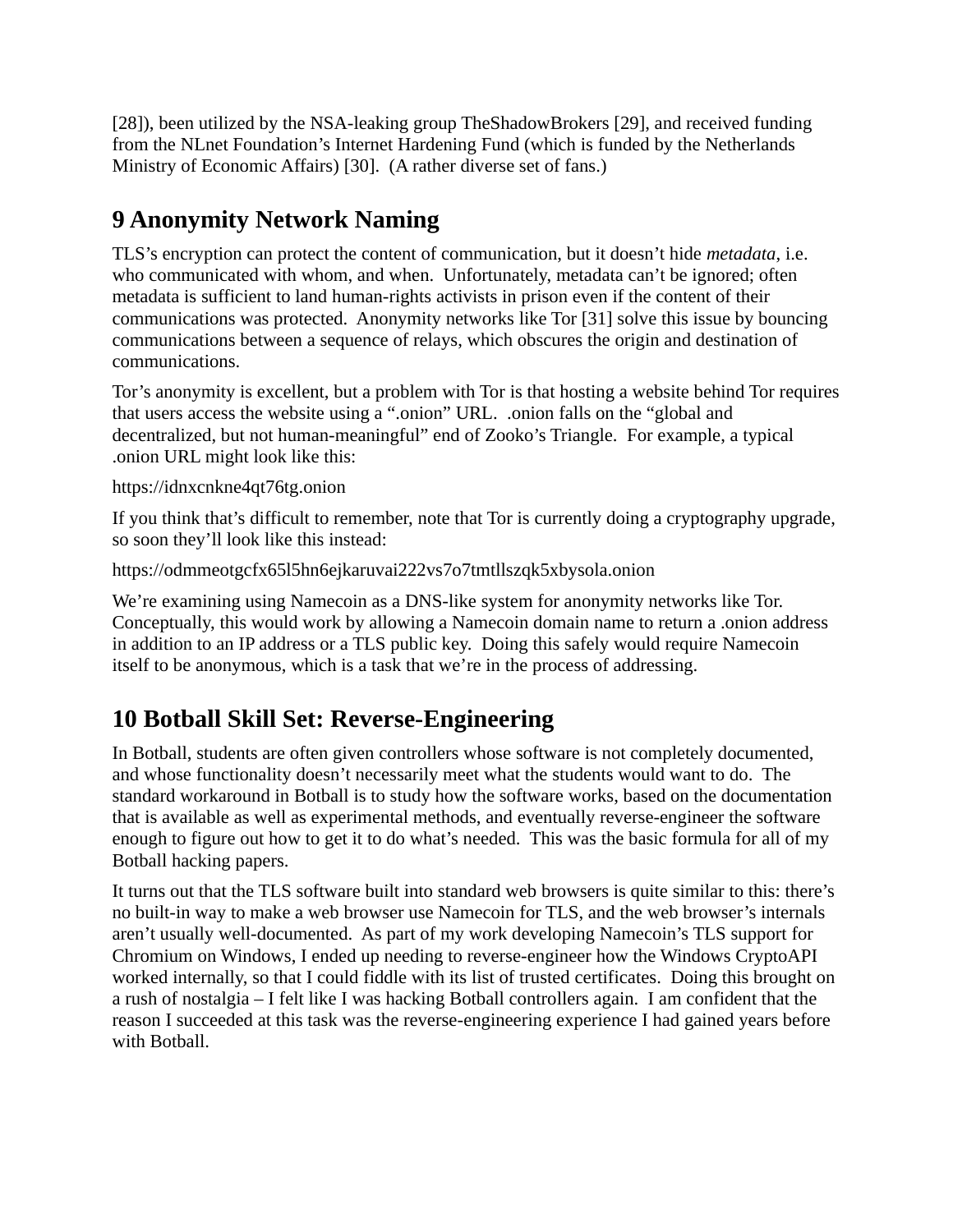### **11 Botball Skill Set: Questioning Assumptions about Adversaries**

In Botball's Double-Elimination (DE) rounds, one of the most important deciding factors in who wins has nothing to do with how well-built or well-programmed a robot is. That deciding factor is the ability of a team to accurately guess what other teams will try to do. This can play a role in strategies that prevent the opponent from scoring, and it can also play a role in strategies that can score reliably even when the opponent is trying to prevent you from scoring.

This basically comes down to one skill: the ability to question your assumptions about adversaries, question your assumptions about how the adversaries will interact with you, and guess what incorrect assumptions your adversary made that you can take advantage of. The same is true in the computer security field; pretty much all of the work being done in computer security involves figuring out where people's assumptions can fail.

As one example, while I was developing Namecoin's TLS support for Chromium, I was able to get Chromium to recognize Namecoin certificates as valid, but I realized that it would be an incorrect assumption to think that this was sufficient. The flip side was that I needed to make sure that no CA-issued certificates for Namecoin domain names would be considered valid. (CA's aren't *supposed to* issue certificates for Namecoin domain names, but if we could trust CA's to behave properly, we wouldn't need Namecoin.) We don't want Namecoin to only be secure *until* a malicious CA issues a cert that claimed to be valid for a Namecoin domain name. I ended up using a feature in Chromium called *key pinning*, which prevents any CA from being accepted for a domain name unless the CA is in a whitelist. Unfortunately, an empty whitelist just gets ignored, and I didn't want to allow *any* CA's to be allowed. However, the CA whitelist is a list of public keys held by the CA's, so I could just list a public key that didn't correspond to any CA. (Technically these are public key *hashes*, not public keys, but you can think of them as public keys for this purpose.) But here's where another assumption has to be avoided: I could just make up a public key, but what would stop me from secretly possessing the secret key for that whitelisted public key, and using it to compromise the system (often referred to as a *back door*)? Telling people "trust me" isn't acceptable, since "trust me" is exactly the problem with CA's. However, it's possible to construct a public key for which it is provable that no one knows the corresponding secret key. This technique is called a *Nothing Up My Sleeve* (NUMS) technique [32]; basically it involves taking a well-known mathematical constant (e.g. *pi*) and using it as a public key. This demonstrates that the public key was generated in a way that didn't involve possession of the secret key, and that therefore that no one is likely to possess the secret key – no need to trust us, just compare the public key to *pi*.

Another example of questioning assumptions is that there exists a Firefox extension that can block connections that have invalid certificates according to DANE [33]. I considered adapting it to use Namecoin, but upon auditing its source code, I noticed that it wasn't actually checking the certificate until the server had sent a web page to the browser. This means that the initial request from the browser to the server was allowed to complete before the certificate check happened. Among other things, this meant that sensitive data such as login cookies could be transmitted and stolen before the connection was blocked. I checked this experimentally by doing a MITM attack against myself with that Firefox extension installed, and sure enough, even though the connection was blocked by the extension, it was too late – my MITM attack had recovered the login cookies, which would be sufficient to commit identity theft. When I asked the developers of that Firefox extension about this issue, it turned out that their design made the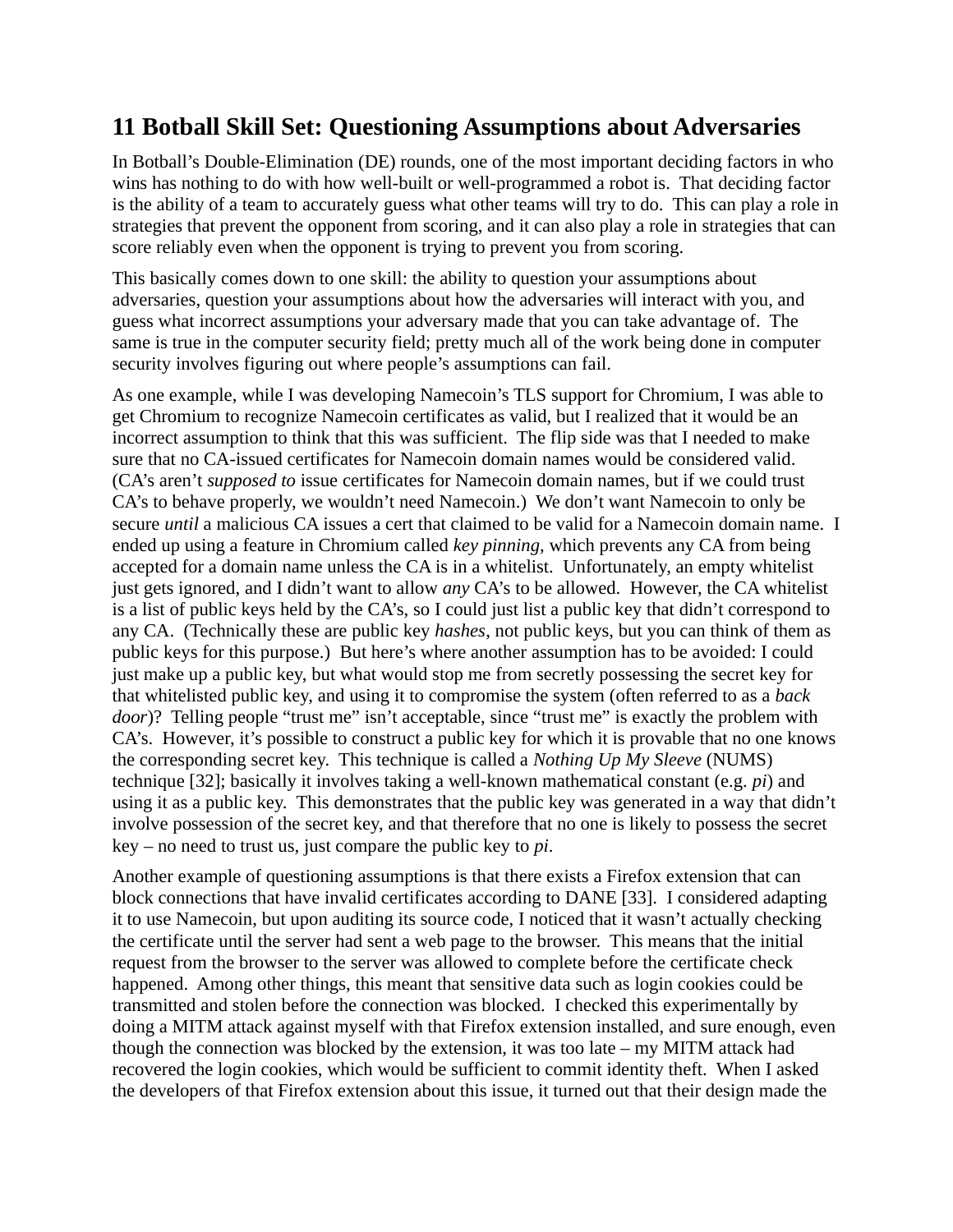assumption that the only purpose of verifying TLS certificates was to block the browser from displaying a website that failed to verify; they didn't consider the need to prevent a MITM attacker from stealing the data transmitted to and from the website. Needless to say, Namecoin didn't use that Firefox extension's code.

# **12 Botball Skill Set: Minimizing Attack Surface**

In Botball, a common theme is the KISS Principle. This is based on the observation that more complex systems are more likely to go horribly wrong, simply because there are more components that can go wrong. In computer security, we have a similar concept: *attack surface*. Computer security engineers tend to try to minimize attack surface in several ways: reducing the complexity of the system overall, isolating the most high-risk parts of the system from the parts of the system that are most likely to be exposed to attacks, and avoiding techniques that are historically known to fail catastrophically.

Reducing complexity is, of course, common in Botball, and is also a common goal in computer security. For Namecoin, we initially used a technique known as an *intercepting proxy* to make browsers work with Namecoin for TLS. An intercepting proxy is basically a "friendly MITM attack", where the MITM is done by a proxy software running on the user's own computer. The proxy can implement whatever rules it wants for validating the server's TLS certificate, and if it passes validation, the proxy can make the certificate look valid to the user's web browser. However, we abandoned this approach because it was way too complex – it requires the proxy to re-implement all of TLS (a complicated protocol), and if it makes a mistake, the web browser will have no way of noticing. Our current approach has substantially lower attack surface.

Security by isolation happens in Botball too. For example, the use of blocking robots to prevent opponents from getting near the robot that's scoring points can be thought of as a method of reducing attack surface via isolation: the blocking robot is likely to be "attacked" but is expendable, whereas the robot that is scoring points is made less likely to be attacked. In computer security, isolation might be implemented by keeping sensitive code/data and networkfacing code in separate processes (or even separate VM's [34]), so that a compromise of the network-facing code is less likely to metastasize to the sensitive code/data.

Avoidance of known past failure modes is also important. In Botball, teams build up an institutional memory of what worked well and what didn't, and they also are likely to learn what strategies spectacularly backfired for other teams in tournaments. In computer security, one of the most common failure modes is memory safety vulnerabilities, which disproportionately affect C code. As a result, most of the competent security engineers are favoring other languages like Go and Rust, which avoid the memory safety issues that have, over time, been shown to be a persistent problem in C code [35].

## **13 Botball Skill Set: International Collaboration**

It's not unheard of for Botball teams in different states, or different countries, to collaborate. When I was at Norman Advanced in Oklahoma, we regularly collaborated with Nease High School in Florida. More recently, I'm aware that Norman Advanced has collaborated with at least one team in Austria.

Open-source projects like Namecoin take this a step further. The Namecoin team itself is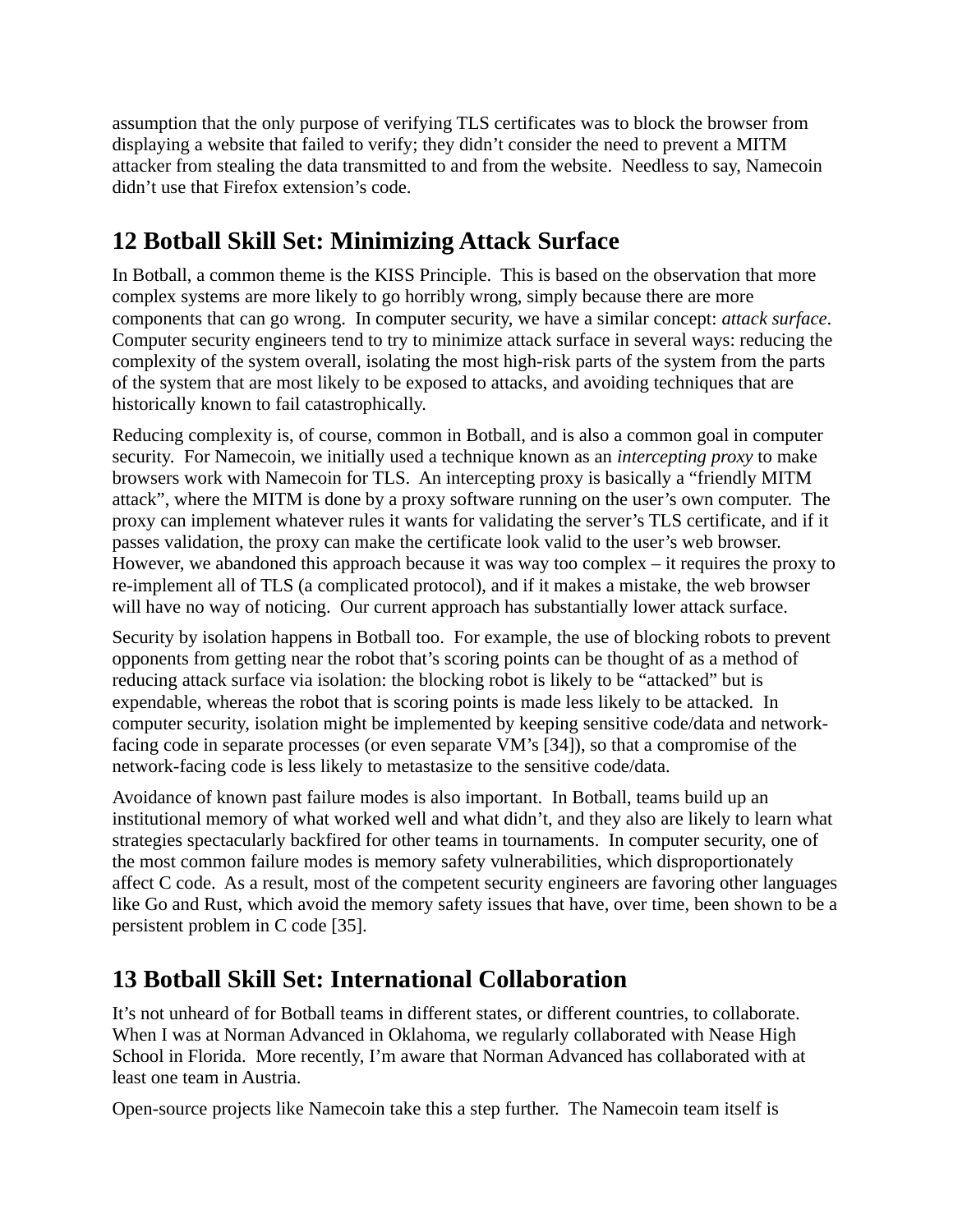scattered across countries: we have developers in the U.S. (including Oklahoma, Texas, Washington state, and Connecticut), Switzerland, Germany, the U.K., Sweden, and Canada, as well as former developers in France and Russia. Several of our developers operate under pseudonyms, and some don't disclose anything about where they're based. Development is coordinated entirely via the Internet. We also collaborate with related projects, such as Monero [36] (an anonymity-focused cryptocurrency that we have a particular interest in for the purpose of making Namecoin safer to use with Tor). Most of Monero's developers are pseudonymous; our primary contact at Monero is in South Africa. (I eventually met him in person at a conference in London in March 2017 where we were both speaking, after having worked with him online for a couple of years). Botball was excellent practice at international project collaboration.

# **14 Conclusion**

My experience in Botball has been an excellent preparation for my current work with Namecoin, and the Botball program deserves significant credit for accurately representing the challenges that show up in "the real world".

To any Botball students reading this paper: if you find cryptography or security to be interesting topics, and you like the idea of making the world a better place for human rights such as privacy and free speech, we'd love to have your help at Namecoin. Working on open-source software development is a great way to boost your resume and gain real-world experience (and making a positive difference in the world is good too, of course). Send me an email (jeremy@namecoin.org) if you're interested, or check out https://www.namecoin.org/ for more information. Even if you don't think security is something you're particularly good at, you might be surprised – when I was at Norman Advanced Robotics showing a Botball special awards judge how I had hacked the iRobot Create, he asked if I had considered cryptography/security as a career, and I said that I found the topic interesting but didn't consider myself good enough at it to pursue a career in it. I guess the joke was on me.

# **15 References**

[1] Jeremy Rand and Fahrzin Hemmati. *Hacking the XBC Firmware: Programming the XBC in Standard C++*. GCER 2008.

[2] Jeremy Rand, Matt Thompson, and Braden McDorman. *Hacking the CBC Botball Controller: Because It Wouldn't Be a Botball Controller if It Couldn't Be Hacked*. GCER 2009.

[3] Jeremy Rand. *Hacking the KIPR Link: Using the Pixy Low-Latency USB Color Camera*. GCER 2015.

[4] Jeremy Rand. *AR.Pwn: Hacking the Parrot AR.Drone*. GCER 2013.

[5] Jeremy Rand. *Create Open Interface Scripts: Using the Create Without an XBC*. GCER 2008.

[6] Namecoin Developers. *Namecoin*. https://www.namecoin.org/

[7] YaCy Developers. *YaCy Search Engine*. https://github.com/yacy/

[8] Replicant Developers. *Replicant*. https://www.replicant.us/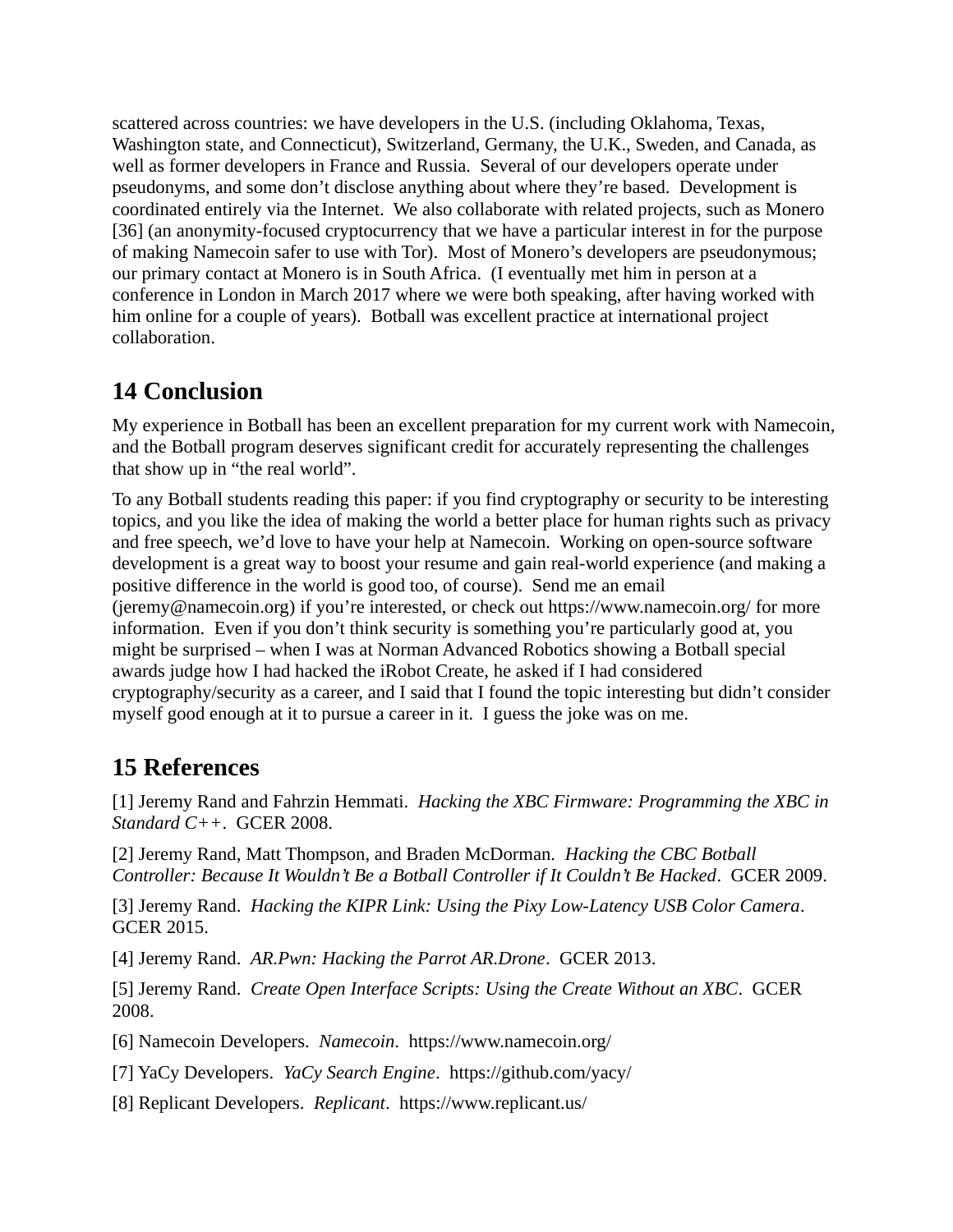[9] Zooko Wilcox. *Names: Distributed, Secure, Human-Readable: Choose Two*. https://web.archive.org/web/20011020191610/http://zooko.com/distnames.html

[10] Wikipedia Contributors. *Transport Layer Security*. https://en.wikipedia.org/wiki/Transport\_Layer\_Security

[11] Jesse and Peter Eckersley. *Is the SSLiverse a safe place?* https://media.ccc.de/v/27c3-4121 en-is the ssliverse a safe place

[12] Chester Wisniewski. *Falsely issued Google SSL certificate in the wild for more than 5 weeks*. https://nakedsecurity.sophos.com/2011/08/29/falsely-issued-google-ssl-certificate-in-thewild-for-more-than-5-weeks/

[13] Chester Wisniewski. *SSL certificate debacle includes CIA, MI6, Mossad and Tor*. https://nakedsecurity.sophos.com/2011/09/05/ssl-certificate-debacle-includes-cia-mi6-mossadand-tor/

[14] Mike Masnick. *Certificate Authority Gave Out Certs For GitHub To Someone Who Just Had A GitHub Account*. https://www.techdirt.com/articles/20160825/12181835347/certificateauthority-gave-out-certs-github-to-someone-who-just-had-github-account.shtml

[15] steffen. *Comodo: CA Comodo used broken OCR and issued certificates to the wrong people*. https://bugzilla.mozilla.org/show\_bug.cgi?id=1311713

[16] Filippo Valsorda. *BlueCoat now has a CA signed by Symantec…*. https://twitter.com/filosottile/status/735940720931012608?lang=en

[17] Andy Greenberg. *Meet Telecomix, The Hackers Bent On Exposing Those Who Censor And Surveil The Internet*. https://www.forbes.com/sites/andygreenberg/2011/12/26/meet-telecomixthe-hackers-bent-on-exposing-those-who-censor-and-surveil-the-internet/

[18] Mike Masnick. *Shameful Security: StartCom Charges People To Revoke SSL Certs Vulnerable To Heartbleed*. https://www.techdirt.com/articles/20140409/11442426859/shamefulsecurity-startcom-charges-people-to-revoke-ssl-certs-vulnerable-to-heartbleed.shtml

[19] Honest Achmed. *Add Honest Achmed's root certificate*. https://bugzilla.mozilla.org/show\_bug.cgi?id=647959

[20] Wikipedia Contributors. *DNS-based Authentication of Named Entities*. https://en.wikipedia.org/wiki/DNS-based\_Authentication\_of\_Named\_Entities

[21] Bitly. *Bitly | URL Shortener and Link Management Platform*. https://bitly.com/

[22] Appamatto. *BitDNS and Generalizing Bitcoin*. https://bitcointalk.org/index.php? topic=1790.0

[23] Aaron Swartz. *Squaring the Triangle: Secure, Decentralized, Human-Readable Names*. https://web.archive.org/web/20170424134548/http://www.aaronsw.com/weblog/squarezooko

[24] Internet Corporation for Assigned Names and Numbers. *Identifier Technology Innovation Report*. https://www.icann.org/en/system/files/files/iti-report-15may14-en.pdf

[25] Jeremy Rand. *ICANN58 Summary*. https://www.namecoin.org/2017/04/17/icann-58 summary.html

[26] Brewster Kahle. *Locking the Web Open – a Call for a New, Decentralized Web*.